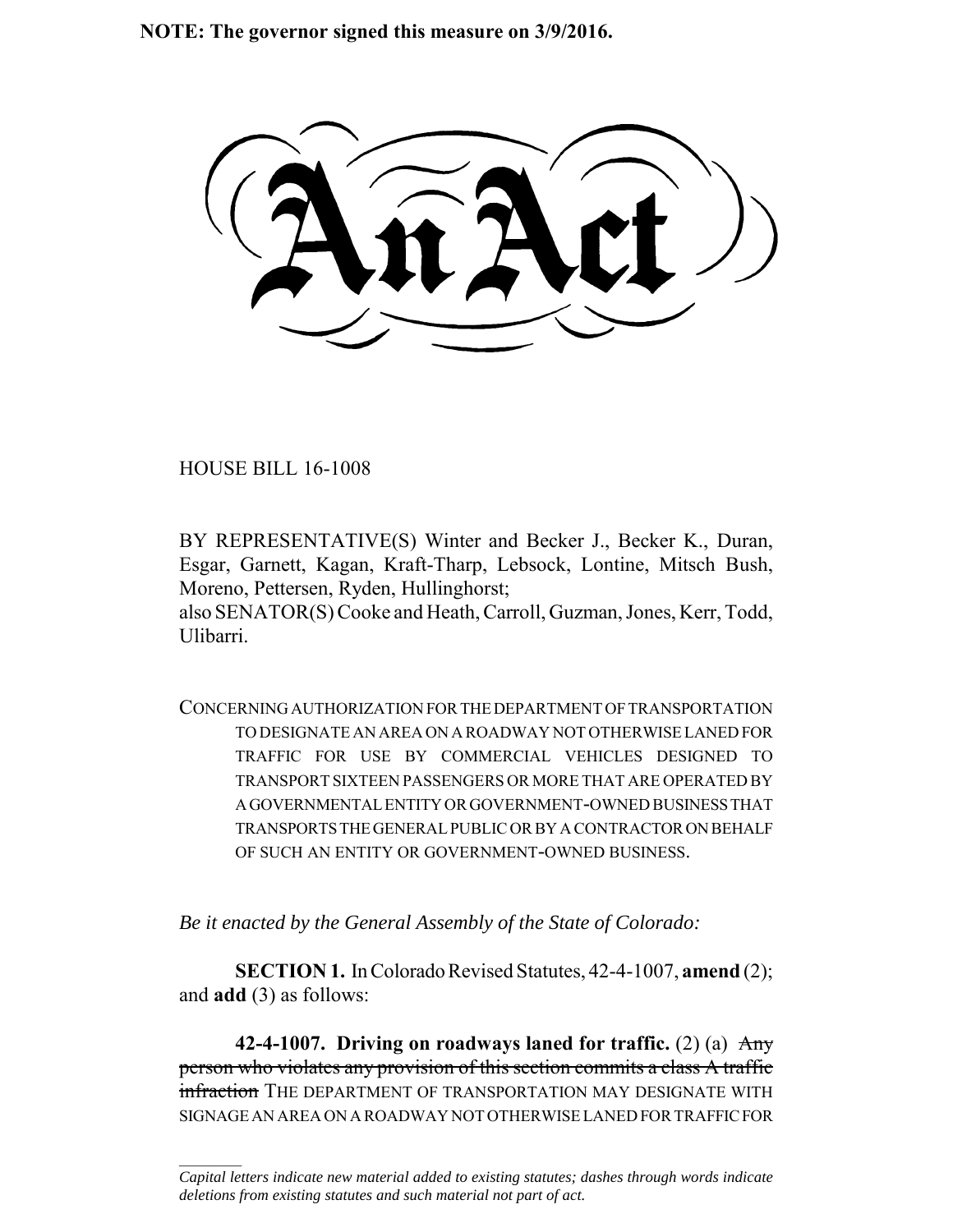USE BY COMMERCIAL VEHICLES, AS DEFINED IN SECTION 42-4-235 (1) (a), THAT ARE DESIGNED TO TRANSPORT SIXTEEN OR MORE PASSENGERS, INCLUDING THE DRIVER, AND THAT ARE OPERATED BY A GOVERNMENTAL ENTITY OR GOVERNMENT-OWNED BUSINESS THAT TRANSPORTS THE GENERAL PUBLIC OR BY A CONTRACTOR ON BEHALF OF SUCH AN ENTITY OR GOVERNMENT-OWNED BUSINESS. USE OF SUCH AN AREA IS LIMITED TO VEHICLES AUTHORIZED BY THE DEPARTMENT OPERATING UNDER CONDITIONS OF USE ESTABLISHED BY THE DEPARTMENT BUT, SUBJECT TO THE CONDITIONS OF USE, THE DRIVER OF AN AUTHORIZED VEHICLE HAS SOLE DISCRETION TO DECIDE WHETHER OR NOT TO DRIVE ON SUCH AN AREA BASED ON THE DRIVER'S ASSESSMENT OF THE SAFETY OF DOING SO. THE DEPARTMENT SHALL CONSULT WITH THE COLORADO STATE PATROL BEFORE GRANTING AUTHORIZATION FOR USE OF THE AREA AND ESTABLISHING CONDITIONS OF USE. THE DEPARTMENT SHALL IMPOSE AND EACH AUTHORIZED USER SHALL ACKNOWLEDGE THE CONDITIONS OF USE BY WRITTEN AGREEMENT, AND THE DEPARTMENT NEED NOT NOTE THE CONDITIONS OF USE IN ROADWAY SIGNAGE. AN AUTHORIZED USER DOES NOT VIOLATE THIS SECTION OR SECTION 42-4-1004 WHEN OPERATING IN ACCORDANCE WITH THE CONDITIONS OF USE FOR AN AREA IMPOSED BY THE DEPARTMENT AND ACKNOWLEDGED BY THE USER IN A WRITTEN AGREEMENT.

(b) THE DEPARTMENT OF TRANSPORTATION SHALL WORK WITH LOCAL GOVERNMENTAL AGENCIES IN IMPLEMENTING THE PROVISIONS OF THIS SUBSECTION (2).

(3) A PERSON WHO VIOLATES ANY PROVISION OF THIS SECTION COMMITS A CLASS A TRAFFIC INFRACTION.

**SECTION 2. Safety clause.** The general assembly hereby finds,